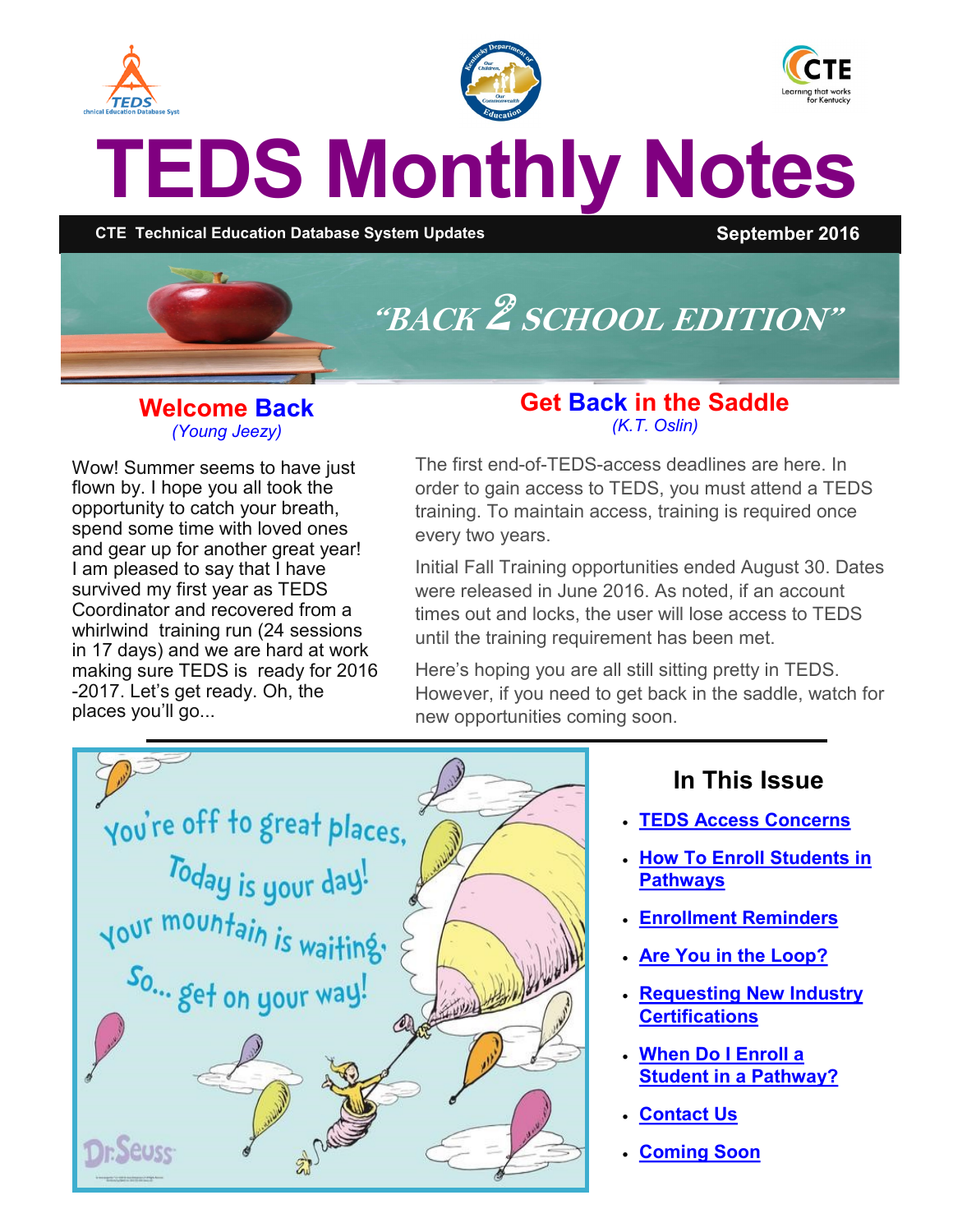#### **I Won't Hold You Back** *(Toto)*

<span id="page-1-0"></span>It's time to get all your students enrolled in their pathways and I won't hold you back. However, I must remind you about an important change in the process:

# *YOU CAN ONLY ENROLL STUDENTS ON THE TEDS TAB IN INFINITE CAMPUS*

In addition, all requested CIP Codes should now be in TEDS. Please ensure that you are using the correct codes when entering data.

Be sure to log in to TEDS to review your available Career Pathways *before* you attempt an import. If a pathway is missing, follow the guidelines for Career Pathway Requests.

#### **\*\* Special Update for new pathways**

You do not have to add a section to new pathways in TEDS. The required section for your pathway is now added automatically.

#### **Right Back Where We Started From** *(Maxine Nightingale)*

Well, here we are again. We should get a few basics out of the way first.

#### **Enrollments:**

Enrollments can ONLY be completed in Infinite Campus.

#### **Attend Hours and Credit Hours:**

These are important as you enroll your students for 2016-17. You must include Attend Hours and Credit hours for all enrolled students.

We have some time saving steps that will make TEDS life easier when it feels like you're right back where you started from.

We are here to help if you need us. Don't get frustrated if we direct you to the instructions first. This will help us to respond to more questions and ensure our directions are accurate and useful.

To get started on your enrollments, review the instructions for **How to Enter [Secondary Student Data in Infinite Campus](http://education.ky.gov/CTE/teds/Documents/How_To_Enter_Initial_Data_in_Infinite_Campus.pdf)**.

Remember: Read everything before you do anything. You can pay close attention to 4e and 4f for helpful pointers on Attend Hours and Credit Hours... or you can go right back… well, you know the rest…

#### **Who's Got My Back?** *(Ricky Skaggs)*

Are you all getting these nifty little TEDS updates in your email? If not, you may want to get added to a Distribution List.

Your district WAAPOC (**W**eb **A**pplications **A**dministrator **P**oint **o**f **C**ontact) should have your back. This is the person responsible for the distribution lists.

*BUT…* you have to let them know that they need to get your back.

Request to be added to the distribution list in one of the three available roles:

### *Primary Point of Contact for CTE*

This should be the **district level** person who is responsible for completing the Perkins Application and is in charge of reviewing Perkins expenditure requests. This person will be our main contact for any monitoring that is completed in the district.

#### *TEDS Coordinator*

Each **School** should identify a person who is responsible for entry and updating of student information in TEDS/TEDS tab in Infinite Campus.

#### *CTE Coordinator*

This is a role for **other school or district level** individuals wishing to receive emails and information from CTE, but are not the data entry or Perkins contact.